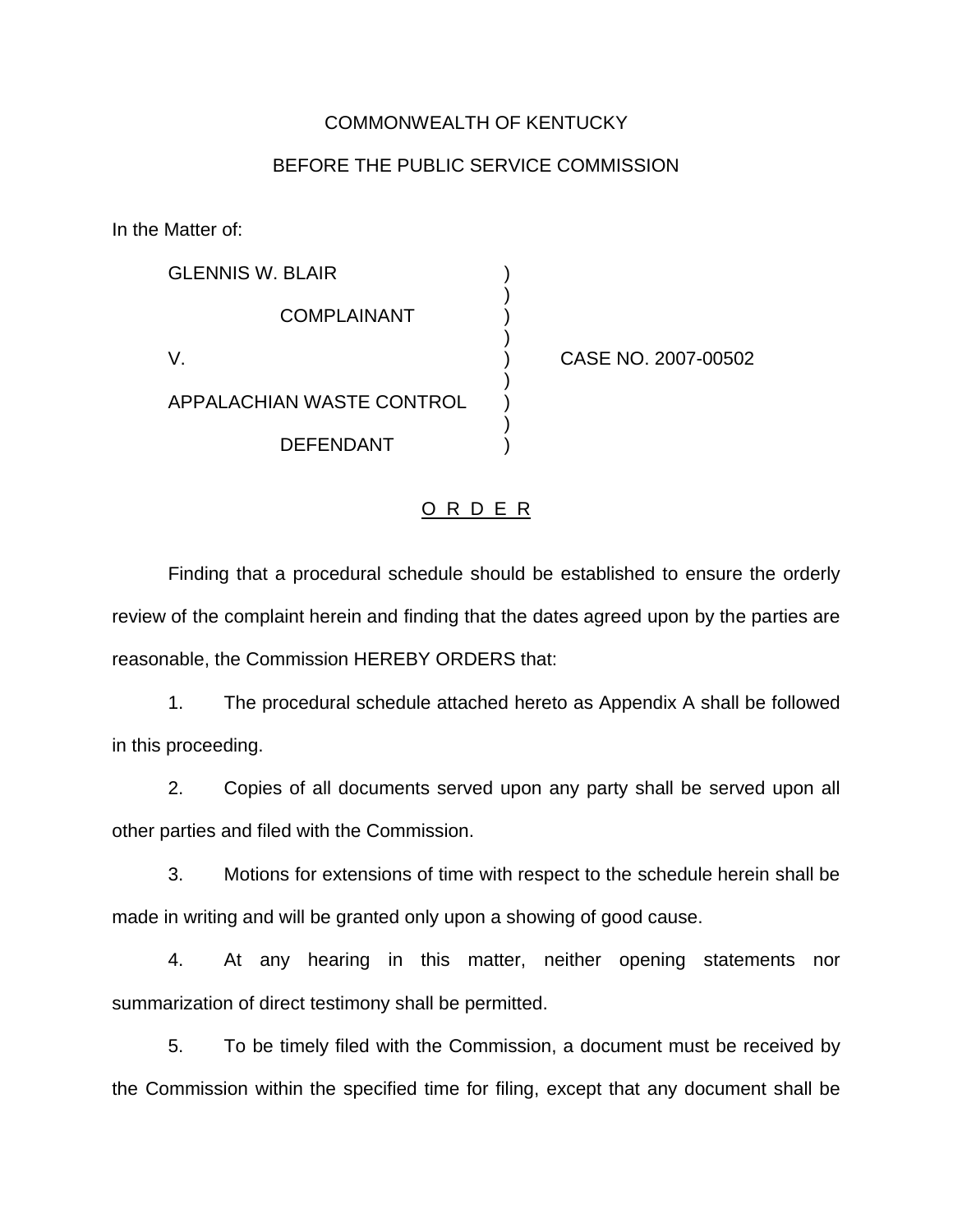deemed timely filed if it has been transmitted by United States express mail, or by other recognized mail carriers, with the date the transmitting agency received the document from the sender noted by the transmitting agency on the outside of the container used for transmitting, within the time allowed for filing.

6. Service of any document or pleading shall be made in accordance with Administrative Regulation 807 KAR 5:001, Section 3(7).

Done at Frankfort, Kentucky, this 4<sup>th</sup> day of March, 2008.

By the Commission

ATTEST:

**Executive Director**